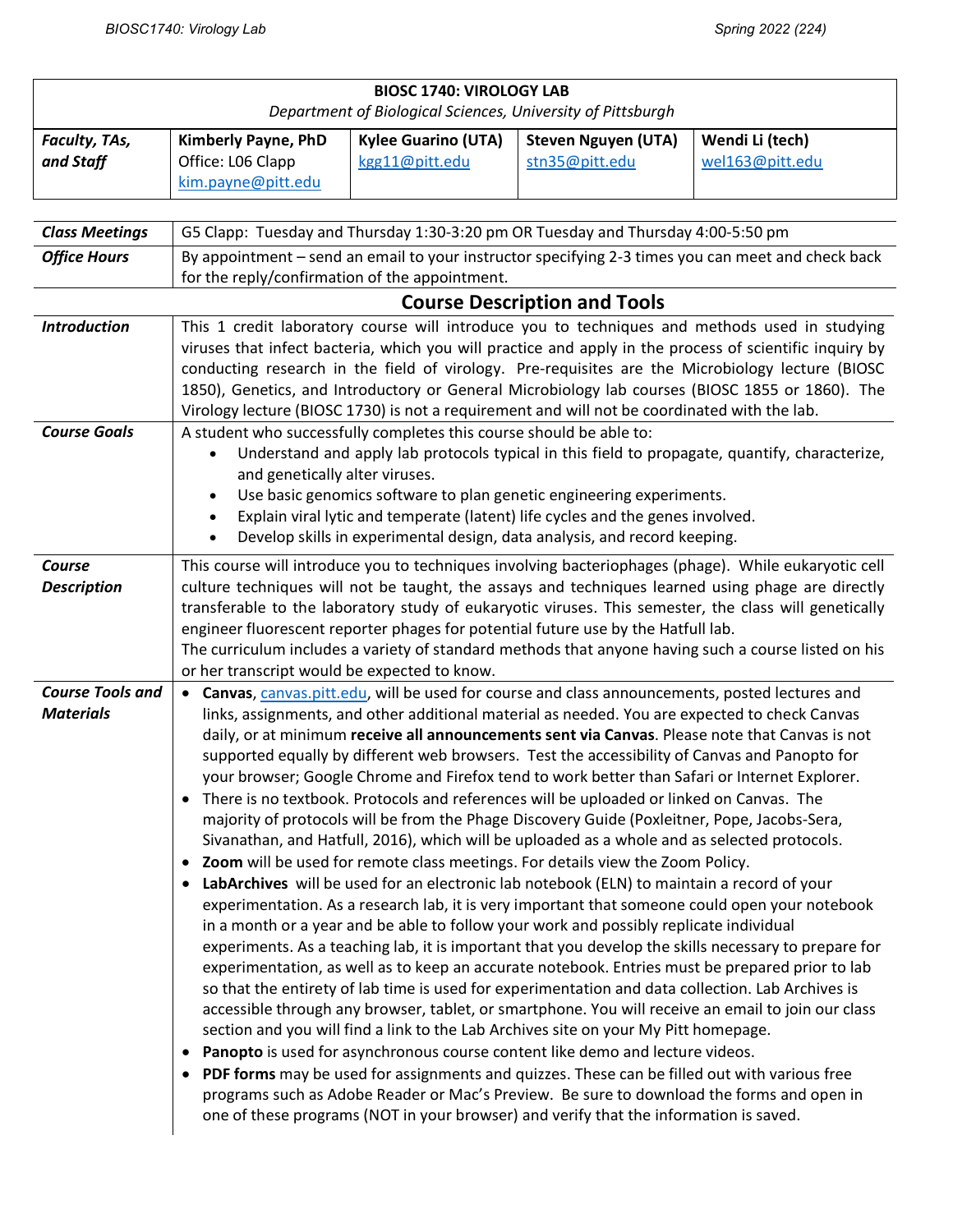## **Evaluation, Grading, Accommodations, and Absences**

| <b>Course Grade</b> | performance and competence.<br>Approx. %<br>Assessment<br>25%<br>Prepatory work<br><b>Project Culminations</b><br>25%<br>Lab Notebook<br>20%<br><b>Basics Quizzes</b><br>20%<br>Professionalism<br>5%<br>5%<br>Participation<br>Total<br>100% |                                                   | of grade             | BIOSC 1740 will give you a real research experience. As a consequence, inevitably there will be<br>modifications to the schedule of experiments that may lead to adjustments in the grading criteria.<br>You will be apprised of any changes in student evaluations in a timely manner. Please be aware that<br>we strive diligently to make sure that all of your assessments will be fair and true reflections of your<br>The grade will be approximately as follows (and adjusted with notice as needed):<br><b>Details</b><br>Pre-Lab work/videos and Flow Protocols<br>Project 1 test, Project 2 BRED substrate file, Project 3/4<br>test, Practical exam<br>Electronic, with group<br>Lowest dropped<br>Lab safety and etiquette<br>Based on teammate evaluation |                                                                                                                                                                                                                                                                                            |  |
|---------------------|-----------------------------------------------------------------------------------------------------------------------------------------------------------------------------------------------------------------------------------------------|---------------------------------------------------|----------------------|------------------------------------------------------------------------------------------------------------------------------------------------------------------------------------------------------------------------------------------------------------------------------------------------------------------------------------------------------------------------------------------------------------------------------------------------------------------------------------------------------------------------------------------------------------------------------------------------------------------------------------------------------------------------------------------------------------------------------------------------------------------------|--------------------------------------------------------------------------------------------------------------------------------------------------------------------------------------------------------------------------------------------------------------------------------------------|--|
|                     |                                                                                                                                                                                                                                               |                                                   |                      |                                                                                                                                                                                                                                                                                                                                                                                                                                                                                                                                                                                                                                                                                                                                                                        |                                                                                                                                                                                                                                                                                            |  |
|                     | Grade                                                                                                                                                                                                                                         | <b>Range of Scores</b>                            | Grade                | <b>Range of Scores</b>                                                                                                                                                                                                                                                                                                                                                                                                                                                                                                                                                                                                                                                                                                                                                 | Grades are a reflection of the quality of<br>your performance in this class, not a                                                                                                                                                                                                         |  |
|                     | A+<br>Α                                                                                                                                                                                                                                       | 98-100<br>94-97                                   | $C+$<br>$\mathsf{C}$ | 78-79<br>74-77                                                                                                                                                                                                                                                                                                                                                                                                                                                                                                                                                                                                                                                                                                                                                         | reward for effort or attendance. As the                                                                                                                                                                                                                                                    |  |
|                     | A-                                                                                                                                                                                                                                            | 90-93                                             | $C -$                | 70-73                                                                                                                                                                                                                                                                                                                                                                                                                                                                                                                                                                                                                                                                                                                                                                  | semester progresses, we expect you to                                                                                                                                                                                                                                                      |  |
|                     | B+                                                                                                                                                                                                                                            | 88-89                                             | D                    | 60-69                                                                                                                                                                                                                                                                                                                                                                                                                                                                                                                                                                                                                                                                                                                                                                  | improve in your skills. We will give you                                                                                                                                                                                                                                                   |  |
|                     | $\sf B$                                                                                                                                                                                                                                       | 84-87                                             | F                    | <60                                                                                                                                                                                                                                                                                                                                                                                                                                                                                                                                                                                                                                                                                                                                                                    | feedback, but you should develop                                                                                                                                                                                                                                                           |  |
|                     | $B -$                                                                                                                                                                                                                                         | 80-83                                             |                      |                                                                                                                                                                                                                                                                                                                                                                                                                                                                                                                                                                                                                                                                                                                                                                        | independence and self-analysis.                                                                                                                                                                                                                                                            |  |
|                     |                                                                                                                                                                                                                                               |                                                   |                      | materials. Please be aware that the entire document may be re-graded.                                                                                                                                                                                                                                                                                                                                                                                                                                                                                                                                                                                                                                                                                                  | If you wish to contest a grade for any material that is evaluated in this course, you may do so by<br>submitting your request in writing and explaining why you think the grading was in error. This<br>request must be submitted to the instructor within one week from the return of the |  |
| <b>Absences</b>     |                                                                                                                                                                                                                                               |                                                   |                      |                                                                                                                                                                                                                                                                                                                                                                                                                                                                                                                                                                                                                                                                                                                                                                        | Excused absences are at the discretion of your instructor, although most absences may count as                                                                                                                                                                                             |  |
|                     |                                                                                                                                                                                                                                               |                                                   |                      |                                                                                                                                                                                                                                                                                                                                                                                                                                                                                                                                                                                                                                                                                                                                                                        | excused if you keep in regular communication with your instructor and demonstrate a                                                                                                                                                                                                        |  |
|                     |                                                                                                                                                                                                                                               | reasonable effort to make progress in the course. |                      |                                                                                                                                                                                                                                                                                                                                                                                                                                                                                                                                                                                                                                                                                                                                                                        | As soon as you are aware of an upcoming absence or know you will be late for a class, please                                                                                                                                                                                               |  |
|                     |                                                                                                                                                                                                                                               |                                                   |                      |                                                                                                                                                                                                                                                                                                                                                                                                                                                                                                                                                                                                                                                                                                                                                                        | contact the instructor via email. If it is less than 1 hour before class, please email the TA(s) in                                                                                                                                                                                        |  |
|                     |                                                                                                                                                                                                                                               |                                                   |                      |                                                                                                                                                                                                                                                                                                                                                                                                                                                                                                                                                                                                                                                                                                                                                                        | addition to the instructor. If you miss a class, please let us know as soon as you can. Please send                                                                                                                                                                                        |  |
|                     |                                                                                                                                                                                                                                               |                                                   |                      |                                                                                                                                                                                                                                                                                                                                                                                                                                                                                                                                                                                                                                                                                                                                                                        | an email to your instructor or ask a fellow student to inform the instructor.                                                                                                                                                                                                              |  |
|                     | $\bullet$                                                                                                                                                                                                                                     |                                                   |                      |                                                                                                                                                                                                                                                                                                                                                                                                                                                                                                                                                                                                                                                                                                                                                                        | If you aren't certain whether your reason for an absence will meet our guidelines, please ask! We                                                                                                                                                                                          |  |
|                     |                                                                                                                                                                                                                                               |                                                   |                      |                                                                                                                                                                                                                                                                                                                                                                                                                                                                                                                                                                                                                                                                                                                                                                        | try to be as accommodating as we can while still being fair, but communication is key.                                                                                                                                                                                                     |  |
|                     |                                                                                                                                                                                                                                               |                                                   |                      |                                                                                                                                                                                                                                                                                                                                                                                                                                                                                                                                                                                                                                                                                                                                                                        | Missing class may result in missing the opportunity for doing any in-person experiments that                                                                                                                                                                                               |  |
|                     |                                                                                                                                                                                                                                               |                                                   |                      |                                                                                                                                                                                                                                                                                                                                                                                                                                                                                                                                                                                                                                                                                                                                                                        | day. However, if you have an excused absence but can attend the class remotely through Zoom,                                                                                                                                                                                               |  |
|                     |                                                                                                                                                                                                                                               |                                                   |                      |                                                                                                                                                                                                                                                                                                                                                                                                                                                                                                                                                                                                                                                                                                                                                                        | you may still benefit from participating, especially if you can still assist your group members.                                                                                                                                                                                           |  |
|                     |                                                                                                                                                                                                                                               | The penalties for <i>unexcused</i> absences are:  |                      |                                                                                                                                                                                                                                                                                                                                                                                                                                                                                                                                                                                                                                                                                                                                                                        |                                                                                                                                                                                                                                                                                            |  |
|                     |                                                                                                                                                                                                                                               | 1 unexcused absence                               |                      | No additional penalty                                                                                                                                                                                                                                                                                                                                                                                                                                                                                                                                                                                                                                                                                                                                                  |                                                                                                                                                                                                                                                                                            |  |
|                     |                                                                                                                                                                                                                                               | 2 unexcused absences                              |                      |                                                                                                                                                                                                                                                                                                                                                                                                                                                                                                                                                                                                                                                                                                                                                                        | Deduction of 1/2 letter grade from final grade                                                                                                                                                                                                                                             |  |
|                     |                                                                                                                                                                                                                                               | 3-4 unexcused absences                            |                      |                                                                                                                                                                                                                                                                                                                                                                                                                                                                                                                                                                                                                                                                                                                                                                        | Deduction of one full letter grade from final grade                                                                                                                                                                                                                                        |  |
|                     |                                                                                                                                                                                                                                               | 5+ unexcused absences                             |                      |                                                                                                                                                                                                                                                                                                                                                                                                                                                                                                                                                                                                                                                                                                                                                                        | Failure for class (if withdrawal option or G grade not taken)                                                                                                                                                                                                                              |  |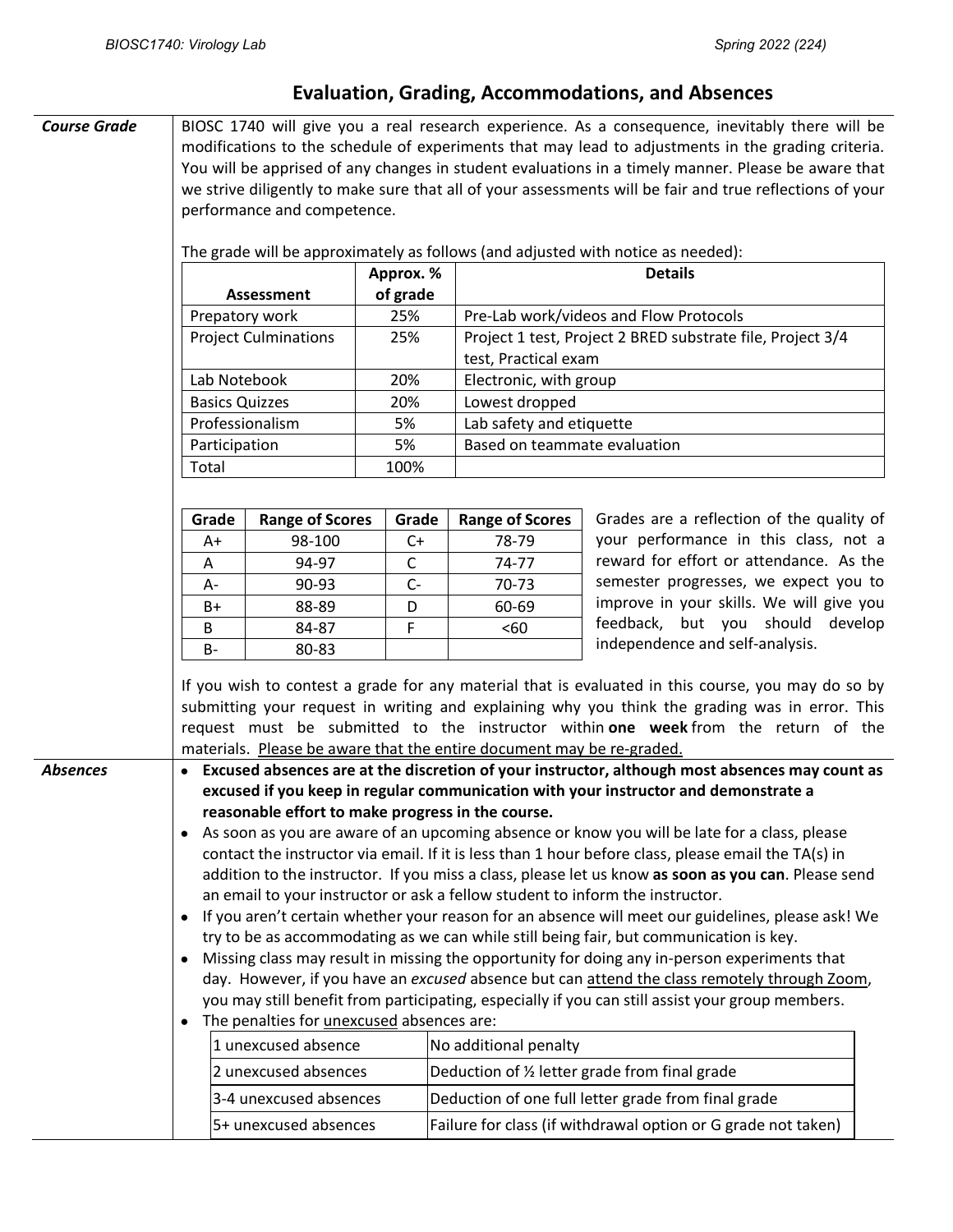|                                  | Any need for absence from a quiz or request for extra time on an assignment must be<br>$\bullet$<br>documented in writing by email. If you miss an exam or quiz and are permitted to take a makeup,<br>the makeup may not be of the same kind as the exam or quiz taken by the class. For example, it<br>could be composed of essay questions or be an oral exam.<br>If you arrive late to an in-person lab session, you will be allowed to participate only at the<br>$\bullet$<br>discretion of the instructor. If your tardiness results in a safety concern and/or an undue<br>instructional burden, you will not be allowed to attend class on that day. In such a case, it will be<br>your responsibility to arrange for a time to make up the work, if that is possible. |
|----------------------------------|---------------------------------------------------------------------------------------------------------------------------------------------------------------------------------------------------------------------------------------------------------------------------------------------------------------------------------------------------------------------------------------------------------------------------------------------------------------------------------------------------------------------------------------------------------------------------------------------------------------------------------------------------------------------------------------------------------------------------------------------------------------------------------|
| Professionalism<br><b>Points</b> | The behaviors that you learn and practice in this class (e.g. preparation, etiquette, cleanliness, and<br>safety) will be carried forward into your professional life and so they will also be part of your learning<br>and evaluation. We are also sharing a space with multiple sections of two other courses and need<br>to keep our lab functional and our prep staff sane! Issues will be documented and, after three<br>warning points, will result in deductions from your 10 professionalism points, which account for 5%<br>of your grade. There is a grace period at the beginning of the semester as you learn what is<br>expected, and 90+% of students never lose more than their warning points.                                                                  |
|                                  | Issues related to lab etiquette will be only a 0.5 point deduction. These are typically problems that<br>impact the functioning of the classroom, like ensuring your bench is reset properly, removing<br>autoclave tape from tip boxes, and checking common drawer items.                                                                                                                                                                                                                                                                                                                                                                                                                                                                                                      |
|                                  | Issues related to lab safety, proper handling of equipment and reagents, unpreparedness and<br>negligence will remain -1 point deductions. These areas are important both in your lab course and<br>in your future career. Such issues include labeling, waste disposal, preventable equipment issues,<br>and mistakes resulting in the use of more resources (for example, having to use redo a reaction<br>purification because the wrong reagents were added to the tube).                                                                                                                                                                                                                                                                                                   |
|                                  | Remember, you can always ask the TAs or instructors if you are uncertain after checking the screen's<br>directions. Requests to use additional materials should be run by the instructor; sometimes a<br>"mistake" is actually not a problem and nothing needs to be done (and no points lost)!                                                                                                                                                                                                                                                                                                                                                                                                                                                                                 |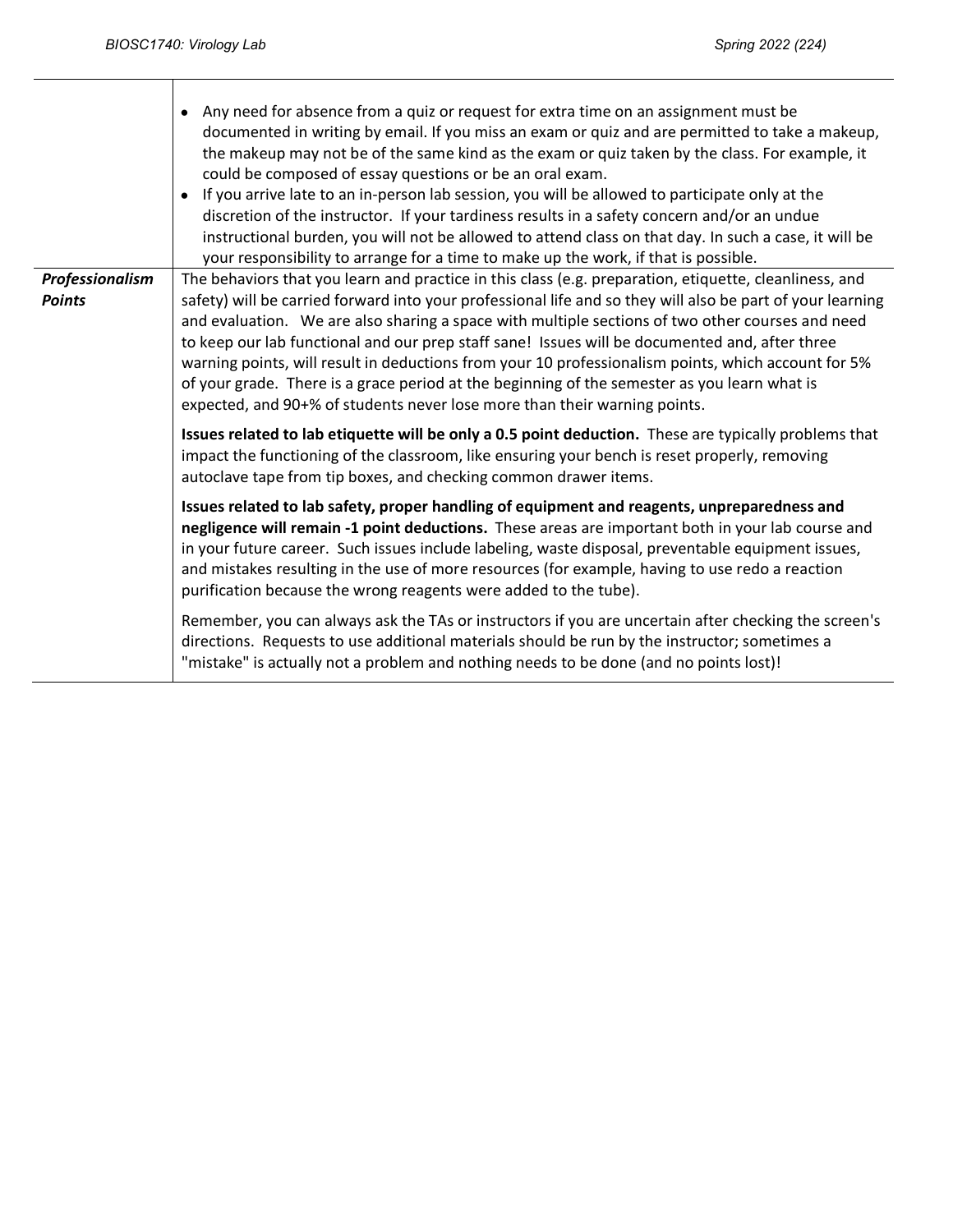| COVID-19<br><b>Statement</b>                                 | In the midst of this pandemic, it is extremely important that you abide by public health regulations<br>and University of Pittsburgh health standards and guidelines. While in class, at a minimum, this<br>means you must wear a face covering and comply with physical distancing requirements; other<br>requirements may be added by the University during the semester. These rules have been<br>developed to protect the health and safety of all community members. Failure to comply with these<br>requirements will result in you not being permitted to attend class in person and could result in a<br>Student Conduct violation. For the most up-to-date information and guidance, please<br>visit coronavirus.pitt.eduLinks to an external site, and check your Pitt email for updates before class. |
|--------------------------------------------------------------|------------------------------------------------------------------------------------------------------------------------------------------------------------------------------------------------------------------------------------------------------------------------------------------------------------------------------------------------------------------------------------------------------------------------------------------------------------------------------------------------------------------------------------------------------------------------------------------------------------------------------------------------------------------------------------------------------------------------------------------------------------------------------------------------------------------|
|                                                              | We all thrive when our environment is happy, comfortable, and supportive. If you are struggling or<br>have extenuating circumstances affecting your ability to perform at any point in this course,<br>please tell us ASAP. Similarly, we ask for your understanding of our own challenges during this time<br>that may result in sudden changes to the course. We are committed to providing you with the best<br>experience possible given our current ever-changing circumstances, and we will never move up a<br>deadline or introduce a new graded assignment without at least one week's notice.                                                                                                                                                                                                           |
| <b>Plagiarism and</b><br><b>Academic</b><br><b>Integrity</b> | Cheating/plagiarism will not be tolerated. Students in this course will be expected to comply with<br>the University of Pittsburgh's Policy on Academic IntegrityLinks to an external site Any student<br>suspected of violating this obligation for any reason during the semester will be required to<br>participate in the procedural process, initiated at the instructor level, as outlined in the University<br>Guidelines on Academic Integrity. This may include, but is not limited to, the confiscation of the<br>examination of any individual suspected of violating University Policy. Furthermore, no student may<br>bring any unauthorized materials to an exam. A minimum sanction of a zero score will be imposed.                                                                              |
|                                                              | To learn more about Academic Integrity, visit the Academic Integrity (Links to an external<br>site.) Guide for an overview of the topic. For hands-on practice, complete the Understanding and<br>Avoiding Plagiarism tutorial (Links to an external site.) For an explanation of what plagiarism is, you<br>can also visit the website: http://plagiarism.org (Links to an external site.).                                                                                                                                                                                                                                                                                                                                                                                                                     |
|                                                              | <b>Details for our course:</b>                                                                                                                                                                                                                                                                                                                                                                                                                                                                                                                                                                                                                                                                                                                                                                                   |
|                                                              | Accessing past versions of any graded materials (for example, Pre-Labs and Quizzes) is a violation of<br>academic integrity. If you inadvertently have access to inappropriately posted coursework or<br>information (eg, Pre-lab answers or quiz questions), you are obligated to inform the instructor. The<br>access or utilization of any such information, even if you did not personally post or make them<br>available, also constitutes an academic integrity violation.                                                                                                                                                                                                                                                                                                                                 |
|                                                              | Unless a particular resource is specifically allowed by the instructor in the assignment directions, no<br>other resources, phone use, or communicating with anyone except the instructor during quizzes or<br>tests is permitted. Students may not share the content, discuss the content, or discuss the difficulty<br>with anyone prior to everyone's completion of the quiz or test. Students must refrain from any<br>activity that would dishonestly or fraudulently improve their results or someone else's results,<br>including working with another person (whether enrolled in the course or not) or misrepresenting<br>identity.                                                                                                                                                                     |
|                                                              | Some assignments may occasionally require seeking materials beyond what is posted by the<br>instructor, and so information can be searched for online. However, the use of answer keys (for<br>example, corrected assignments obtained from prior students or the internet) or other similar<br>resources is cheating. Consulting online tutoring services or other online websites (for example,<br>Chegg or CourseHero) for help with assessments is specifically forbidden and is an academic<br>integrity violation unless the student seeks and receives prior approval from the instructor.                                                                                                                                                                                                                |
|                                                              | It is a violation of academic integrity to share any question from graded coursework in any form.<br>The posting (either verbatim or paraphrased) in full or in part of any coursework that is formally                                                                                                                                                                                                                                                                                                                                                                                                                                                                                                                                                                                                          |

## **Additional Information and Statements**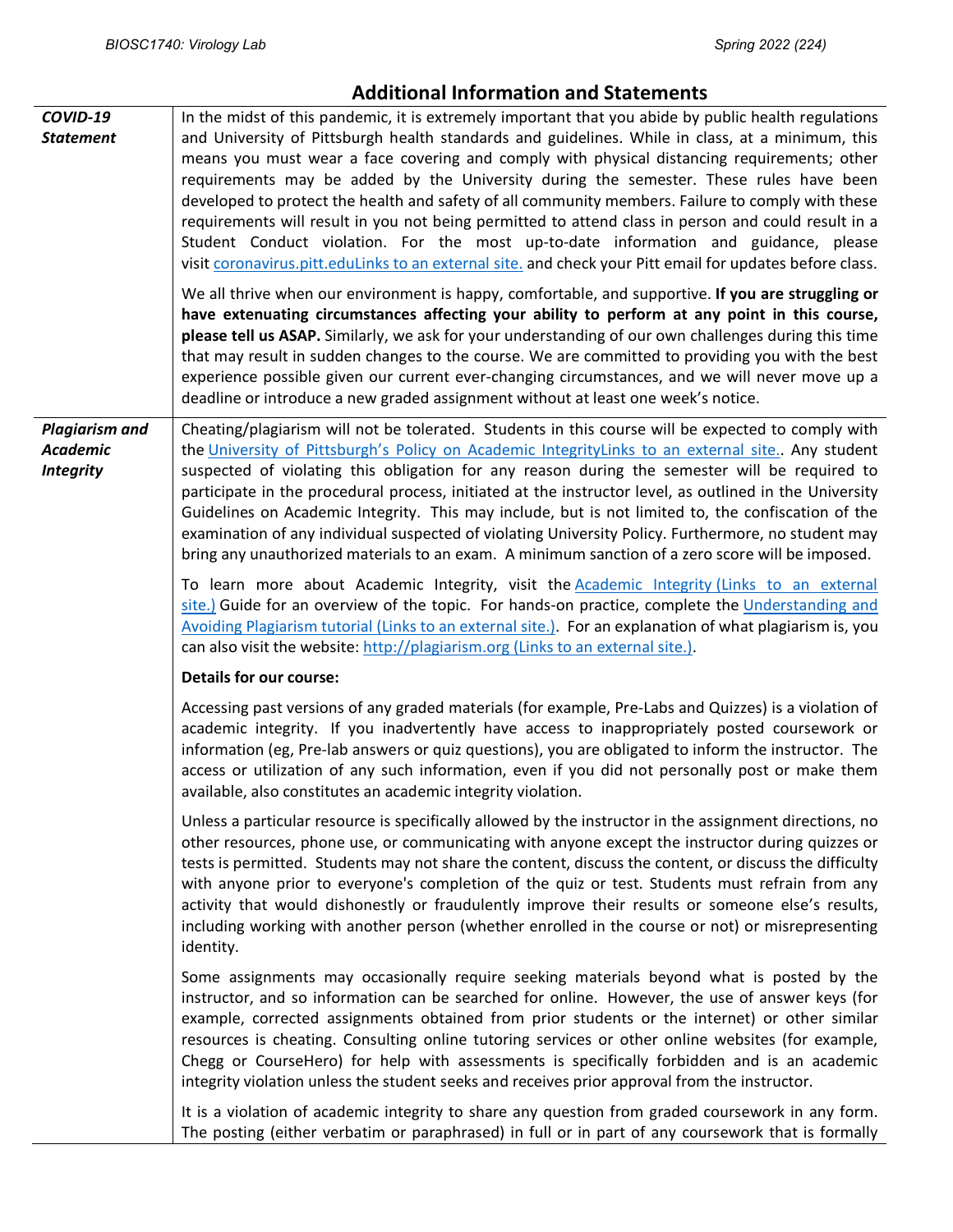|                                          | assessed for part of your course grade to online resources (such as Chegg) will also constitute an<br>academic integrity violation. The instructor may choose to post answers after the assessment but<br>remember that materials written by the instructor are copyrighted and you are not permitted to<br>distribute them in any way; this may constitute a violation of US copyright law.                                                                                                                                                                                                                                                                                                     |
|------------------------------------------|--------------------------------------------------------------------------------------------------------------------------------------------------------------------------------------------------------------------------------------------------------------------------------------------------------------------------------------------------------------------------------------------------------------------------------------------------------------------------------------------------------------------------------------------------------------------------------------------------------------------------------------------------------------------------------------------------|
|                                          | Students are expected to do their own work. You may not work with another student (or anyone<br>else) on any graded coursework unless specifically authorized to do so on that assignment. Even in<br>those cases, students are still responsible for doing their own work. Colluding on assessed work or<br>free-riding from the work of others will constitute an academic integrity violation.                                                                                                                                                                                                                                                                                                |
|                                          | The minimum sanction for an academic integrity violation is a 0 on the assessment with the<br>stipulation that the score may not be dropped and a report will be filed with the University.<br>However, the sanction can be a full letter grade reduction or even failure of the course. Sanctions<br>will be applied both to a student who supplies answers or information and the student who obtains<br>answers or information.                                                                                                                                                                                                                                                               |
| <b>Zoom Policy</b>                       | Students and instructors are expected to work together to ensure a respectful and productive<br>online learning environment. The University of Pittsburgh Student Code of Conduct applies to all<br>behaviors, including online and in-person communications and interactions with classmates and<br>instructors. We expect you to be professional and respectful to others when attending classes on<br>Zoom. Detailed policies will be posted online alongside this syllabus. Please carefully review these<br>policies and direct questions to your instructor. All students are expected to adhere to these<br>policies in order to facilitate a professional and safe learning environment. |
|                                          | NOTE: Class meetings on Zoom (including video, audio, and chat text) will be recorded and made<br>accessible to all students enrolled in this course section. Any recording that includes student<br>participation will not be shared outside of this course section.                                                                                                                                                                                                                                                                                                                                                                                                                            |
| <b>Student Conduct</b>                   | In keeping with the University of Pittsburgh Student Code of Conduct, all students are expected to<br>behave as respectful and civil members of the university community. All instructors and students<br>will act in a considerate manner in order to create and maintain a classroom atmosphere that is<br>conducive to learning. In addition to being unacceptable on the grounds of common decency,<br>disruptive and disrespectful behavior contributes to unsafe working conditions.                                                                                                                                                                                                       |
|                                          | Disruptive and disrespectful behavior will not be tolerated. Examples of disruptive behavior include,<br>but are not limited to, repeated tardiness, texting in class, speaking or acting in any sexually,<br>racially, or ethnically harassing manner, cheating, misuse and abuse of laboratory equipment and<br>material, disregarding any safety guidelines. Disruptive students will be referred to the Office of<br>Student Conduct for mediation, discipline, or both.                                                                                                                                                                                                                     |
| <b>Diversity and</b><br><b>Inclusion</b> | The University of Pittsburgh does not tolerate any form of discrimination, harassment, or retaliation<br>based on disability, race, color, religion, national origin, ancestry, genetic information, marital<br>status, familial status, sex, age, sexual orientation, veteran status or gender identity or other factors<br>as stated in the University's Title IX policy. The University is committed to taking prompt action to<br>end a hostile environment that interferes with the University's mission. For more information about<br>policies, procedures, and practices, see: http://diversity.pitt.edu/affirmative-action/policies-<br>procedures-and-practices.                       |
|                                          | I ask that everyone in the class strive to help ensure that other members of this class can learn in a<br>supportive and respectful environment. If there are instances of the aforementioned issues, please<br>contact the Title IX Coordinator, by calling 412-648-7860, or e-mailing titleixcoordinator@pitt.edu.<br>Reports can also be filed online: https://www.diversity.pitt.edu/make-report/report-form. You may<br>also choose to report this to a faculty/staff member; they are required to communicate this to the<br>University's Office of Diversity and Inclusion. If you wish to maintain complete confidentiality, you                                                         |